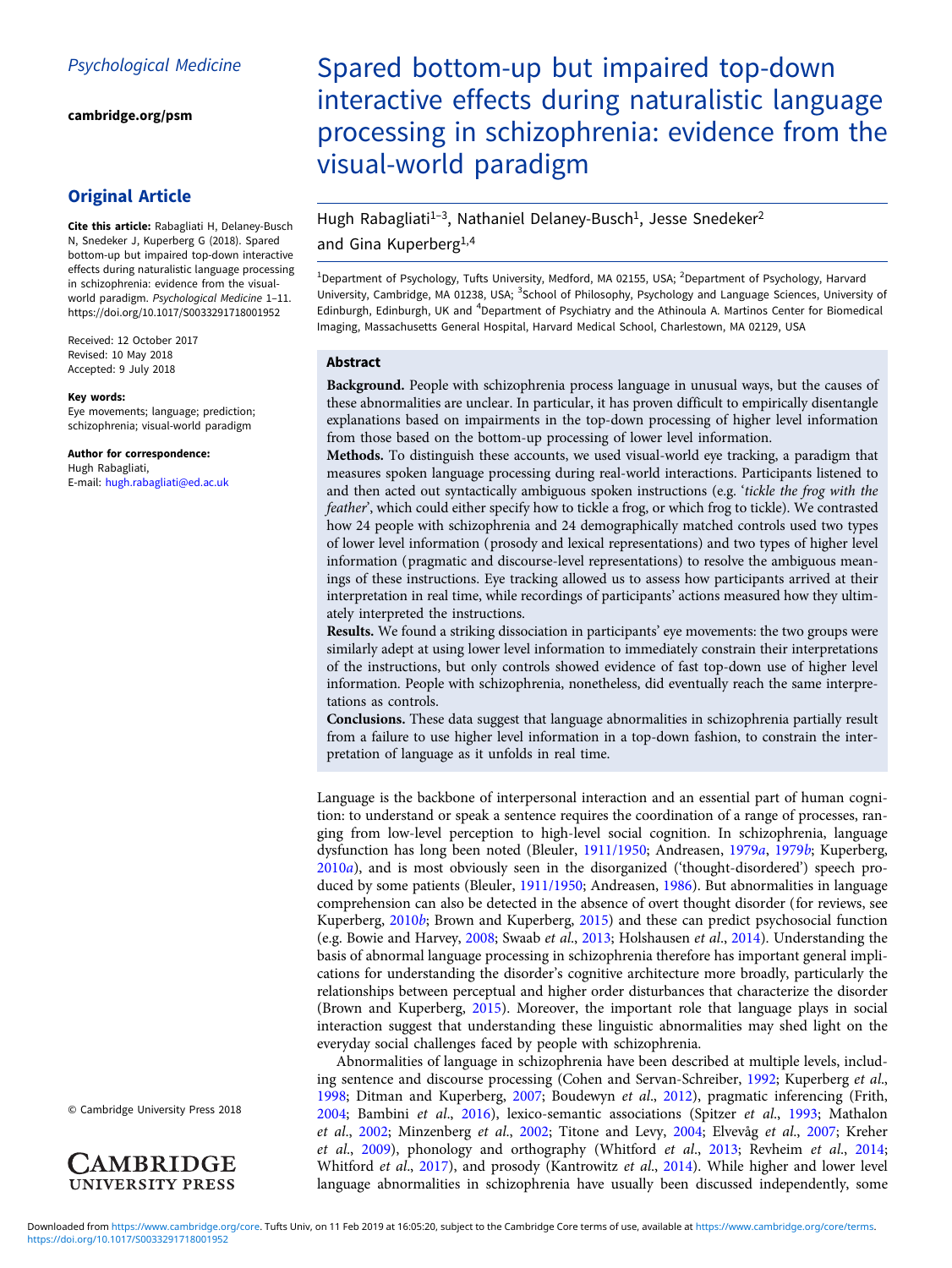have proposed that they are linked, with two major theories discussing the nature of these links.

The first 'bottom-up' theory proposes that lower level impairments cascade up to cause higher level language abnormalities in schizophrenia. This proposal assumes that the primary locus of linguistic dysfunction is in the perception and propagation of lower level information (such as speech sounds or early visual representations) up the linguistic hierarchy, driving abnormalities at higher levels of representation, such as the interpretation of a sentence's meaning (Leitman et al., [2005](#page-9-0); Javitt, [2009;](#page-9-0) Jahshan et al., [2013;](#page-9-0) Kantrowitz et al., [2014;](#page-9-0) Revheim et al., [2014;](#page-9-0) Javitt and Freedman, [2015\)](#page-9-0).

The second 'top-down interactive' theory proposes that linguistic abnormalities in schizophrenia stem from disruptions of the fast interactions between higher and lower level representations as language is comprehended. This theory (see Brown and Kuperberg, [2015](#page-8-0) for a recent review) is based on models of typical language processing that posit constant communication between higher and lower level representations during language comprehension (McClelland and Rumelhart, [1981](#page-9-0); Rumelhart and McClelland, [1982;](#page-9-0) Tanenhaus et al., [1995](#page-10-0); Elman et al., [2004\)](#page-8-0), an idea that is echoed in more general cognitive models of schizophrenia (e.g. Cohen and Servan-Schreiber, [1992\)](#page-8-0). For example, probabilistic predictive frameworks propose a crucial role of top-down inputs from higher level representations in constraining activity at lower level representations (Brown and Kuperberg, [2015;](#page-8-0) Kuperberg and Jaeger, [2016\)](#page-9-0). If these predictive interactions are disrupted in schizophrenia, this would result in unconstrained bottom-up activity (Corlett et al., [2009;](#page-8-0) Fletcher and Frith, [2009](#page-9-0)), and thus abnormal patterns of language processing (Brown and Kuperberg, [2015\)](#page-8-0).

Although these two theories appear distinct, they have proven difficult to disentangle (see Brown and Kuperberg, [2015](#page-8-0)). For example, some researchers have taken correlations between lower and higher level language abnormalities in schizophrenia as evidence for the first theory (Leitman et al., [2005;](#page-9-0) Jahshan et al., [2013](#page-9-0); Kantrowitz et al., [2014](#page-9-0)), but these data are equally well explained by the second. Conversely, others have taken impairments in patients' use of higher level discourse representations, but preserved sensitivity to simple lexico-semantic associations (Titone et al., [2000](#page-10-0); Kuperberg et al., [2006;](#page-9-0) Ditman and Kuperberg, [2007](#page-8-0); Swaab et al., [2013;](#page-10-0) and see Kuperberg, [2010](#page-9-0)b, for a review), as support for the second theory. However, because language comprehension is highly incremental, with each incoming word being integrated into a highlevel discourse representation in real time, it is possible that apparent impairments in using higher level discourse context could actually arise from a difficulty building this context in the first place, due to impaired lower level processing.

The present study was designed to distinguish between these two theories by examining how people with schizophrenia interpret ambiguous sentences. Ambiguity resolution is a critical component of everyday language comprehension: To understand a sentence, listeners constantly have to resolve a series of ambiguous sounds, words, and meanings. Here, we focused on one particularly common type of ambiguity – syntactic ambiguities such as 'wave to the man with the flag', where the flag could be held by the man or by the waver. Syntactic ambiguity resolution provides an ideal test case for understanding the effects of bottom-up and top-down interactive processes. This is because syntax is often assumed to lie at an intermediate level on the linguistic hierarchy: it may lie above lower level representations such as prosody or lexical information, which are therefore said to interact with syntax in a bottom-up fashion. However, it lies below higher level representations such as

discourse and pragmatics, which are therefore said to interact with syntax in a top-down fashion (see [Table 1](#page-2-0) for definitions). Here, we asked how people with schizophrenia used these two types of lower level information in a bottom-up fashion, and these two types of higher level information in a top-down fashion, to influence syntactic ambiguity resolution, and hence interpretation.

To do this, we used the visual-world eye-tracking method, a well-established and well-validated psycholinguistics technique that has become a ubiquitous tool for studying the time course of spoken language comprehension (Tanenhaus et al., [1995;](#page-10-0) Tanenhaus and Trueswell, [2006](#page-10-0)). Visual-world eye tracking has not been previously used to study schizophrenia, yet it is particularly well suited for this purpose as it provides a naturalistic and minimally demanding experimental analogue to everyday communication. In our paradigm, participants interacted with a set of real-world objects placed in front of them (following Sedivy et al., [1999;](#page-9-0) Tanenhaus et al., [1995;](#page-10-0) Keysar et al., [2000;](#page-9-0) and see also Trueswell et al., [1999;](#page-10-0) Snedeker and Trueswell, [2004;](#page-10-0) Snedeker and Yuan, [2008](#page-10-0); Huang and Snedeker, [2009](#page-9-0)a, [2009](#page-9-0)b; Diehl et al., [2015;](#page-8-0) Gambi et al., [2016;](#page-9-0) for work validating this paradigm in populations other than typical adults). For example, participants might see (1) a toy frog holding a small feather, (2) a large feather, (3) a toy cat holding a small flower, and (4) a large flower (see [Fig. 1](#page-2-0)). They then listened to spoken instructions telling them how to manipulate these objects, e.g. 'Poke the frog with the feather'. Although this instruction appears simple, it is actually syntactically ambiguous: it can either be interpreted as an instruction to use the large feather as an 'instrument' to poke the frog (the so-called instrument interpretation), or to use one's own finger to poke the frog that is holding the small feather. Importantly, there are no 'correct' responses to an instruction like this: its interpretation depends upon how the syntactic ambiguity is resolved, which, in turn, depends upon whether and when participants use different types of informational cues within the context. As participants listen to such instructions, their use of different types of cues can be inferred by examining the pattern of their eye movements to the objects as the spoken verbal input unfolds. For example, if participants infer an instrument interpretation, then they should be more likely to gaze toward the large feather (i.e. the instrument) when they hear the word 'feather'. Critically, there is little reason to believe that the types of oculomotor process that are measured in the visual-world paradigm (i.e. patterns of saccadic eye movements and fixations) are impaired in schizophrenia. Unlike the so-called 'smooth pursuit' eye movements (Iacono, [1981](#page-9-0)), there is little evidence that deficits in oculomotor control affect patients' saccades (Whitford et al., [2013\)](#page-10-0).

To assess how participants used lower and higher level information to influence their interpretation of these syntactically ambiguous spoken sentences, we separately manipulated four features of the linguistic and non-linguistic input – two lower level cues ( prosodic phrasing see Snedeker and Yuan, [2008](#page-10-0), and semantic–thematic verb constraints, see Snedeker and Trueswell, [2004](#page-10-0)), and two higher level cues ( pragmatically-relevant visual context, see Tanenhaus et al., [1995,](#page-10-0) and conversational discourse information, see Rabagliati et al.,  $2014$ ). These manipulations are described, together with definitions and examples, in [Table 1.](#page-2-0) By examining how these cues affected eye movements, we were able to distinguish between the two theories outlined above. The bottom-up theory would predict reduced looks to the instrument in the schizophrenia group when both lower and higher level cues bias toward the instrument interpretation. The topdown interactive theory, however, would predict reduced looks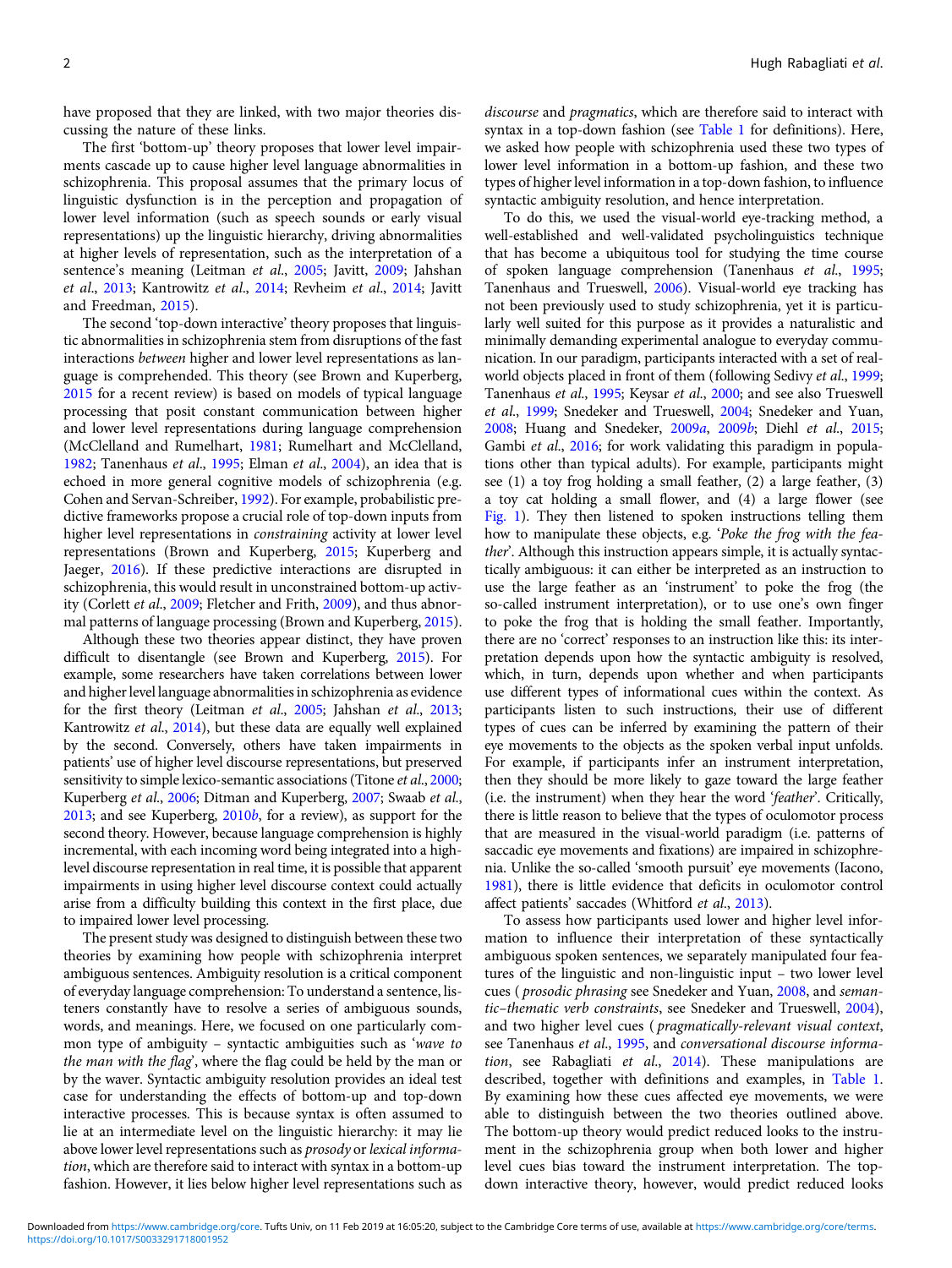<span id="page-2-0"></span>

|  |  |  |  |  |  | Table 1. Definitions of terms and summary of manipulations |  |
|--|--|--|--|--|--|------------------------------------------------------------|--|
|--|--|--|--|--|--|------------------------------------------------------------|--|

| Level of representation examined                                                                                              | Specific manipulation used to influence<br>interpretation                                                                                             | Example of condition that<br>biased toward the instrument<br>interpretation                               | Example of condition that<br>biased away from the<br>instrument interpretation                             |
|-------------------------------------------------------------------------------------------------------------------------------|-------------------------------------------------------------------------------------------------------------------------------------------------------|-----------------------------------------------------------------------------------------------------------|------------------------------------------------------------------------------------------------------------|
| Prosody: the rhythm and melody of<br>an utterance                                                                             | Prosodic phrasing: varying the placement<br>of a pause () within the spoken<br>instruction                                                            | 'Poke the frog with the<br>feather.'                                                                      | 'Pokethe frog with the<br>feather.'                                                                        |
| Lexical information: linguistic<br>information and constraints of<br>individual words                                         | Semantic-thematic verb constraints:<br>varying the specific verb used in the<br>spoken instruction                                                    | 'Poke the frog with the<br>feather.'                                                                      | 'Sing to the frog with the<br>feather.'                                                                    |
| <i>Pragmatics:</i> information within the<br>broader environment that<br>influences the use and<br>interpretation of language | Pragmatically relevant visual context:<br>varying the number of animals in the<br>visual scene that could be referred to by<br>the spoken instruction | Visual scene contains:<br>(1) a frog holding a feather;<br>(2) a cat holding a flower;<br>$(3)$ a feather | Visual scene contains:<br>(1) a frog holding a feather;<br>(2) a frog holding a flower;<br>$(3)$ a feather |
| Discourse: information that<br>stretches beyond a single sentence                                                             | Conversational discourse context: varying<br>the type of question appearing before the<br>spoken instruction                                          | Q: 'What should we do to a<br>frog?'<br>A: 'Poke the frog with the<br>feather.'                           | Q: 'Which frog should we play<br>with now?'<br>A: 'Poke the frog with the<br>feather.'                     |



Fig. 1. Illustration of the experimental setup used. Left: an action performed with the target instrument. Right: an action performed without the target instrument. TI, target instrument; TA, target animal; DI, distractor instrument; DA, distractor animal.

to the instrument in the schizophrenia group, only when higher level cues bias toward this interpretation.

In addition to examining eye movements while participants listened to the sentences, we also examined participants' final actions, reflecting their final interpretations of the sentences. Some previous studies have found that, even though people with schizophrenia can struggle with using different types of cue to process language as it unfolds very quickly, if there is enough time, they can still use such cues to ultimately interpret sentences in similar ways to healthy controls (Ditman and Kuperberg, [2007;](#page-8-0) Kuperberg et al., [2018\)](#page-9-0). If this was the case in the present study, then people with schizophrenia and healthy controls might show the same pattern of final actions, even if they showed different patterns of eye movements. Given the very fast pace of real-world conversation, this would have important psychosocial implications for understanding why some people with schizophrenia struggle with day-to-day social communication.

# Methods and materials

#### **Participants**

Twenty-four stable outpatients (three females) were recruited from the Lindemann Mental Health Center, Boston. All met the DSM-IV-TR criteria for schizophrenia or schizoaffective disorder, confirmed using the Structured Clinical Interview for DSM-IV-TR Axis I Disorders (First et al., [2002](#page-9-0)b). Twenty-two were taking stable doses of antipsychotic medication (19 atypicals; three typicals) and two were unmedicated. Symptoms were assessed using the Scale for the Assessment of Positive Symptoms (SAPS, Andreasen, [1984](#page-8-0)b) and the Scale for the Assessment of Negative Symptoms (SANS, Andreasen, [1984](#page-8-0)a) either on the day of testing (20 participants) or within 60 days (four participants), see [Table 2.](#page-3-0) Twenty-four demographically matched controls (three females) were recruited by advertisement. Control participants were not taking psychoactive medication and were screened to exclude psychiatric and neurological disorders or substance abuse/dependence (First et al., [2002](#page-9-0)a).

All participants were native English speakers. This study was carried out with the explicit review and approval of the Partners Human Research Committee and Massachusetts General Hospital IRB (#2010P001683) and Tufts Health Sciences Institutional Review Board (#5110). Participants gave written informed consent and were compensated for taking part in the study in accordance with the approved IRB protocols.

#### General procedures

Each participant was tested on three similar experimental tasks examining their use of prosodic phrasing (task 1), the semantic–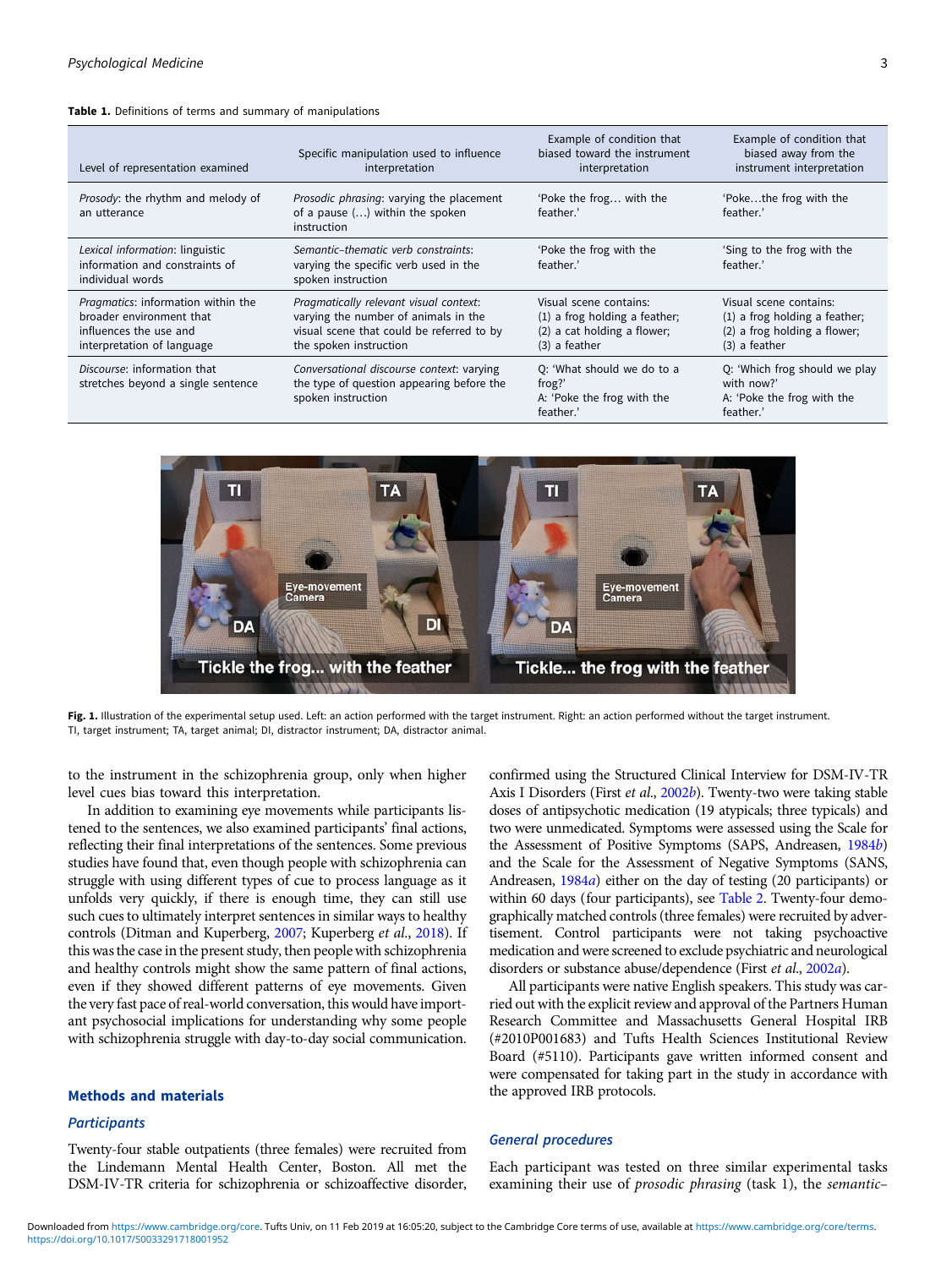#### <span id="page-3-0"></span>Table 2. Demographic, medication and symptom measures

|                             | Control group  | Schizophrenia group | Comparison between groups   |  |
|-----------------------------|----------------|---------------------|-----------------------------|--|
| $\mathsf{n}$                | 24 (3 females) | 24 (3 females)      |                             |  |
| Age                         | 43 (9)         | 42 (10)             | $t(46) = 0.35, p = 0.73$    |  |
| Premorbid IQ <sup>a</sup>   | 96(9)          | 93(11)              | $t(46) = 1.1, p = 0.28$     |  |
| Parental SES <sup>b</sup>   | 3.0(0.8)       | 2.7(1.0)            | $t(44) = 0.78$ , $p = 0.44$ |  |
| CPZ equivalent <sup>c</sup> |                | 394 (293)           |                             |  |
| SAPS <sup>d</sup>           |                | 5.1(3.4)            |                             |  |
| SANS <sup>d</sup>           |                | 6.7 $(4.3)$         |                             |  |

Means are shown with standard deviations in parentheses.

<sup>a</sup>Premorbid IO was assessed using the North American Adult Reading Test: NAART (Blair and Spreen, 1989).

<sup>a</sup>Premorbid IQ was assessed using the North American Adult Reading Test: NAART (Blair and Spreen, [1989\)](#page-8-0).<br><sup>5</sup>Parental socio-economic status (SES) was calculated using the Hollingshead Index (Hollingshead, [1965\)](#page-9-0). One contro

<sup>c</sup>Chlorpromazine (CPZ) equivalents were calculated following the International Consensus Study of Antipsychotic Dosing (Gardner *et al.,* [2010](#page-9-0)).<br><sup>d</sup>SAPS: Scale for the Assessment of Positive Symptoms (Andreasen, [1984](#page-8-0)b); S summary scores (sum of the global ratings).

thematic constraints of the verb (task 2), pragmatically-relevant visual context (also in task 2), and conversational discourse context (task 3). Participants completed the tasks in one of two orders, with task 2 always second.

We used a 'looking while listening' variant of the visual-world paradigm in which participants' eye movements were remotely monitored via video camera and then hand coded (Snedeker and Trueswell, [2004](#page-10-0); Snedeker and Yuan, [2008\)](#page-10-0). Participants sat in front of a sloped shelf containing four small platforms (see [Fig. 1](#page-2-0)). On every trial, an experimenter placed four different objects on the platforms and named them. These were: (a) the target animal: a toy animal holding a small object (e.g. a toy frog holding a small feather); (b) the target instrument: a larger object (e.g. a large feather that can be used for poking); (c) the distractor animal: another toy animal, either of the same or different type as the target animal, holding a different small object (e.g. a different toy frog or a toy cat holding a small flower); and (d) the distractor instrument: a different large object (e.g. a large flower).

Participants heard spoken instructions over a loudspeaker (prerecorded by an unfamiliar female American English speaker). A video camera, embedded in the shelf, recorded the participant's face at 30 frames per second as she/he listened to the instructions; this video was later used to code gaze fixations (see online Supplementary Materials for full details). A second camera, behind the participant's shoulder, recorded their final actions. Participants were told the purpose of each camera, and that the study was part of a larger project assessing language in children and adults, which explained the somewhat 'silly' nature of the instructions.

Each trial used different combinations of animals and instruments. Positions were counterbalanced across trials to avoid learned associations between particular objects and locations. Experimental trials were interspersed with filler trials using a variety of linguistic constructions, animals, and instruments.

#### Task 1: use of prosodic phrasing

Following Snedeker and Yuan [\(2008\)](#page-10-0)'s design, we varied how pauses were placed in the experimental instructions, to produce a bias toward the target instrument in four experimental trials (e.g. 'You can poke the frog…with the feather'), and a bias against the target instrument in the remaining four experimental trials (e.g. 'You can poke…the frog with the feather'). Trials were blocked, such that all four trials from one condition preceded trials from the other and were interspersed amongst 20 filler trials. Scenes always contained animals of different types (e.g. a frog holding a feather and a cat holding a flower).

# Task 2: use of the verb's semantic–thematic constraints and pragmatically relevant visual information

Following Snedeker and Trueswell [\(2004](#page-10-0))'s design, we varied the particular verb used in the spoken instruction. Eight experimental trials contained verbs that were independently rated (as described by Snedeker and Trueswell, [2004\)](#page-10-0) to probabilistically bias participants toward carrying out an action with an instrument (e.g. 'poke the frog with the feather'), and eight trials contained verbs like sing that bias participants against using the instrument (e.g. 'sing to the frog with the funnel'). These instructions did not contain any prosodic pauses.

Instructions were crossed with a manipulation of pragmatically relevant visual information. Specifically, we varied the number of potential animal referents of a particular type within the visual scene (Tanenhaus et al., [1995;](#page-10-0) Dahan and Tanenhaus, [2004;](#page-8-0) Snedeker and Trueswell, [2004\)](#page-10-0). In eight trials, the scene contained two animals of different types (e.g. a frog and a cat), while in the remaining eight trials, the scene contained two animals of one type (e.g. a frog holding a small feather and another frog holding a small flower). This manipulation works because the latter scene biases away from the instrument interpretation, as comprehenders who hear 'poke the frog with the feather' tend to infer that 'with the feather' disambiguates which of the two frogs should be poked. Experimental trials were randomly interspersed amongst 32 filler trials.

#### Task 3: use of conversational discourse information

A question preceded each of the eight experimental trials, asked by a male speaker. In four trials, the question biased participants toward using the target instrument (e.g. Question: 'What should we do to a frog?' Answer: 'Poke the frog with feather'), and in the remaining four trials, the question biased against using the target instrument (e.g. Question: 'Which frog should we play with now?' Answer: 'Poke the frog with feather'). All experimental trials contained two animals of the same type (e.g. a frog holding a feather and a frog holding a spoon). They were blocked and interspersed amongst 20 filler trials.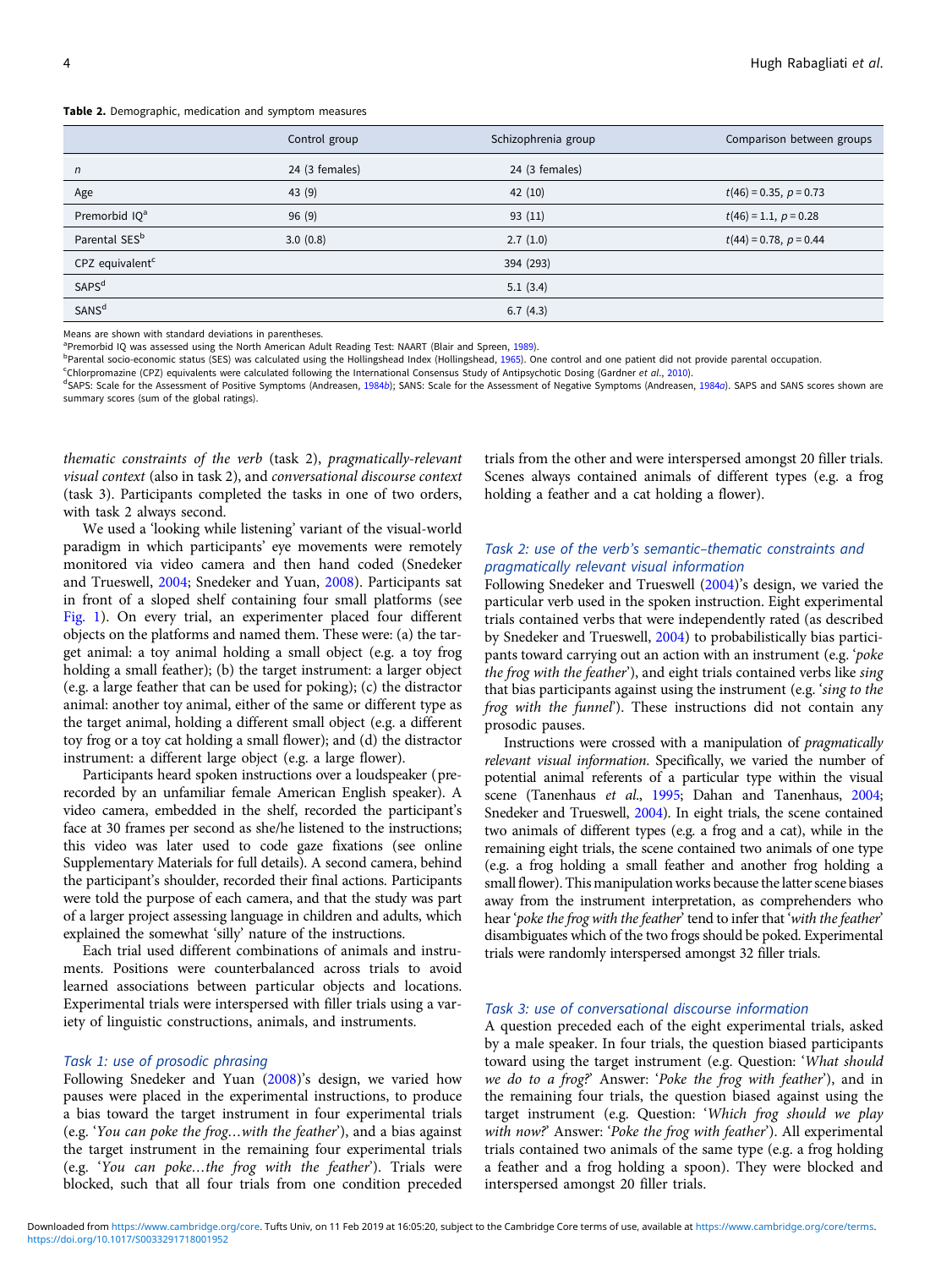#### Analysis

#### Analysis of eye movements

On each trial, hypothesis-blind research assistants used the video to code the direction of each participant's gaze in relation to the particular location of the object for that trial, see online Supplementary Materials for full details.

We conducted a pre-planned 'time-window' analysis of the eye movements. This analysis focused on whether participants looked at the target instrument (e.g. the large feather) at any point within each of two time windows following the onset of each instruction's final word ( feather) – from 200 to 699 ms and from 700 to 1199 ms. These time windows were selected a priori: they are the same as those analyzed by Snedeker and Trueswell [\(2004](#page-10-0)) and Diehl et al. [\(2015\)](#page-8-0), who used a similar paradigm to assess syntactic ambiguity resolution in healthy adults, adolescents with autism spectrum disorder, and young children. We specifically chose this approach over alternatives such as growth curve analysis (Mirman et al., [2008\)](#page-9-0), in part because recent work (Huang et al., [2017](#page-9-0)) has suggested that the latter analyses can produce a high rate of false positives, a finding that we have confirmed with our own simulations on the present dataset. In contrast, as well as implementing strong a prior hypotheses, the time-window analysis we adopt here also accurately reflects many of the temporal properties of gaze behavior, including the fact that fixations typically last for many hundreds of milliseconds.

Analyses were carried out using mixed-effect logistic regressions fit using lme4 package version 1.1 (Bates et al., [2015\)](#page-8-0) in R (R Core Team, [2016\)](#page-9-0). We used logistic rather than linear regression because our dependent variable was binary: whether a participant fixated the target instrument during each time window, or whether they looked elsewhere (collapsing across looks to one of the other quadrants, to the central fixation point, or off the stage altogether). The linking function for logistic regression thus provides a more accurate model of the data and is better able to account for floor and ceiling effects.

We structured the predictors in our regression to make them maximally comparable to an analysis of variance. For each task and population group, we crossed the factors information bias (cues biasing toward or away from the instrument interpretation) and time window (early or late). In all analyses, we treated subjects as random effects. In task 2 (where trials were randomly ordered), the effect of information bias was treated as a random effect within subjects, but in tasks 1 and 3, where trials were blocked, information bias was simply treated as a fixed effect, to account for the fact that many subjects perseverated on an interpretation (and thus effects could be clearly seen between subjects). Time window was allowed to vary within subjects. Then, to determine whether effects of information bias differed significantly between the control and schizophrenia groups, we also carried out between-group analyses, in which we crossed group (controls or patients) with information bias and time window.

To assess the significance of all main effects and interactions involving fixed factors, we used Wald tests. We report results for key regression coefficients in the main text; for full regression model results, see <https://osf.io/bdkpy/>.

#### Analysis of final actions

Hypothesis-blind research assistants coded whether or not participants used the target instrument as they acted out each instruction. This indicated whether participants ultimately adopted an 'instrument' interpretation of the instruction. Participants' actions were then analyzed using logistic regressions. For each task, we crossed the factors information bias (cues biasing for or against using the target instrument) and group (controls or patients). Random effects were treated as above. The full results of all models are available at <https://osf.io/bdkpy/>.

## Results

#### Analysis of online processing (eye movements)

# Effects of prosodic phrasing and verb semantic–thematic constraints

The eye movements of control participants and people with schizophrenia were affected by both prosodic phrasing ([Fig. 2A](#page-5-0)) and the verb's semantic–thematic constraints ([Fig. 2B](#page-5-0)): both groups appeared to look more often to the instrument when these bottom-up cues suggested that they should do so (see [Table 3](#page-6-0) for descriptive statistics).

Logistic regressions confirmed these patterns. In controls, there were significant effects of prosodic phrasing on eye movements  $[\beta = -0.80$  (s.e. = 0.13), CI -1.05 to -0.55, Wald's  $z = 6.3$ ,  $p < 0.001$ : when prosody biased toward the instrument interpretation, the odds of gazing at the target instrument were significantly higher than when it biased against the instrument interpretation. Similarly, in people with schizophrenia, the effect was also significant  $[\beta = -0.74 \ (0.16), \ CI \ -1.05 \ to \ -0.43,$ Wald's  $z = 4.7$ ,  $p < 0.001$ ], meaning that people in this group were also more likely to gaze at the target instrument when the prosody biased toward this interpretation. A between-group comparison confirmed that the size of the prosody effect did not significantly differ between controls and people with schizophrenia (no interaction between information bias and group,  $\beta = 0.11$ (0.20), CI  $-0.28$  to 0.50, Wald's  $z = 0.53$ ,  $p = 0.59$ ).

Similarly, in both the control and schizophrenia groups, there were significant effects of the verb's semantic–thematic constraints. The control group looked significantly more at the target instrument when the verb was biased toward this interpretation  $[\beta =$  $-0.92$  (0.16), CI  $-1.23$  to  $-0.60$ , Wald's  $z = 5.7$ ,  $p < 0.001$ ], and the same was true for people with schizophrenia  $[\beta = -0.84]$ (0.19), CI  $-1.20$  to  $-0.47$ , Wald's  $z = 4.5$ ,  $p < 0.001$ ]. Once again, this effect did not differ significantly between the two groups  $[\beta = -0.07 \ (0.10), \text{ CI} \ -0.14 \text{ to } 0.28, \text{ Wald's } z = 0.68, \ p = 0.49].$ 

# Effects of pragmatically relevant visual information and conversational discourse information

In contrast to the lower level cues, the effects of both pragmatically relevant visual information [\(Fig. 2C\)](#page-5-0) and conversational discourse information ([Fig. 2D\)](#page-5-0) on eye movements appeared to differ between the control and schizophrenia groups (see [Table 3](#page-6-0) for descriptive statistics). Whereas controls looked more often to the target instrument when both these higher level cues suggested that they should do so, people with schizophrenia did not appear to show such robust effects.

Logistic regressions confirmed these observations. In controls, the effect of pragmatically relevant visual context was significant  $[\beta = -0.39 \ (0.16), \ CI \ -0.71 \ \text{to} \ -0.07, \ \text{Wald's} \ z = 2.4, \ p = 0.02]$ : when visual context biased toward the instrument interpretation, controls were more likely to gaze at the target instrument. In people with schizophrenia, however, the effect was not significant  $[\beta = 0.10 (0.13), CI -0.17$  to 0.36, Wald's  $z = 0.72, p = 0.47$ ]: visual context did not significantly affect their gaze to the target instrument. The between-group analysis confirmed that visual context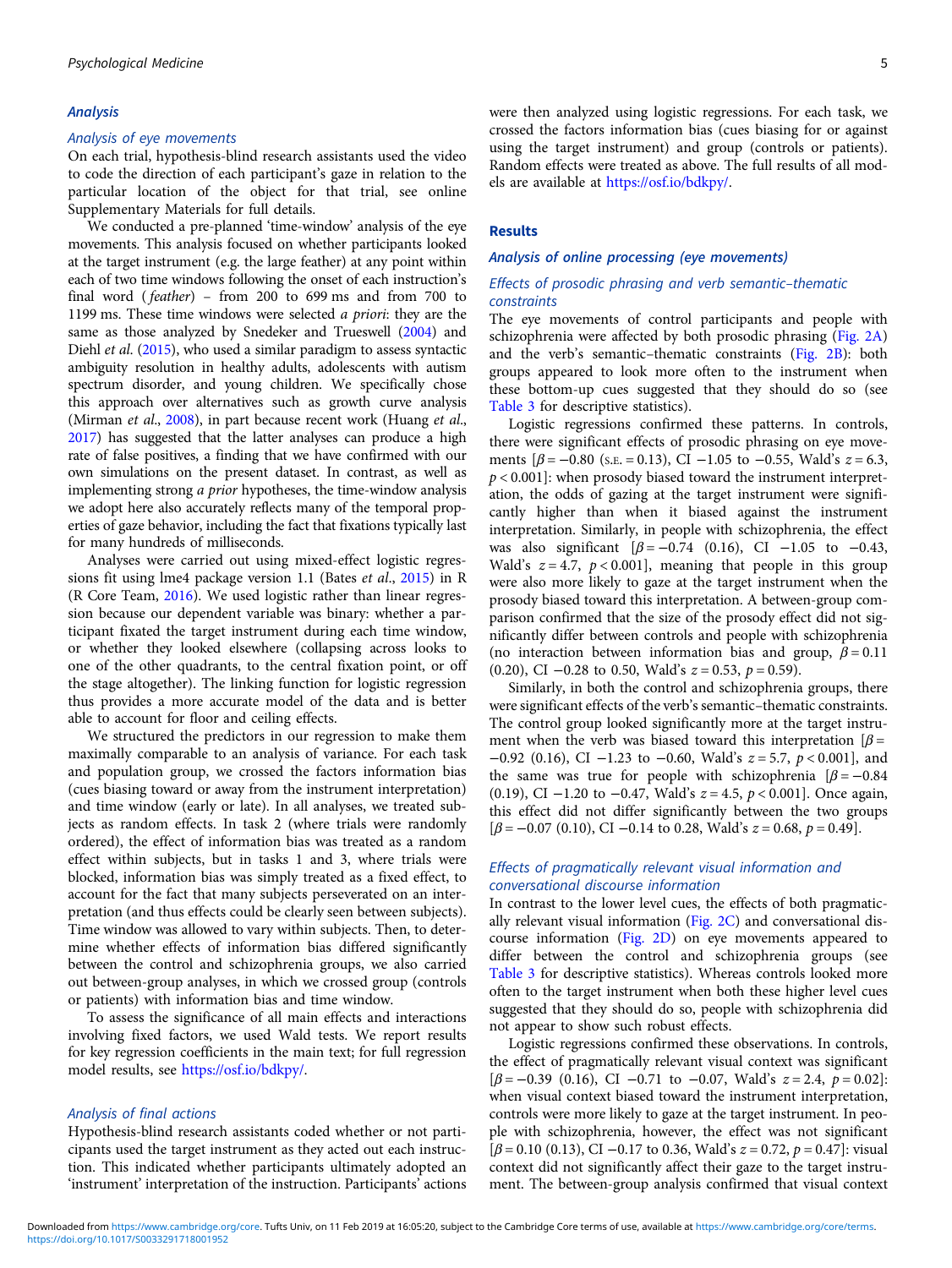<span id="page-5-0"></span>

Fig. 2. How participants' eye movements and final actions were affected by lower and higher level information. (a) Use of prosodic phrasing, (b) use of lexical information, (c) use of pragmatically relevant visual information, (d) use of conversational discourse information. Graphs show proportion of trials on which controls (left panel) and patients (middle panel) fixated on the target instrument within the early and late time windows, both when information biased toward and against the instrument interpretation. Lines are loess smoothers; shaded ribbons indicate 95% CI. Right panels show participants' final actions. Error bars represent ±1 standard error of the mean. Online Supplementary Materials show eye movements to each object over time.

had a significantly greater effect on controls than on people with schizophrenia [significant interactions between information bias and group,  $\beta = 0.21$  (0.10), CI 0.02–0.40, Wald's  $z = 2.1$ ,  $p = 0.03$ .

Similarly, conversational discourse information significantly affected the eye movements of control participants  $[\beta = -0.58]$ (0.15), CI −0.88 to −0.28, Wald's  $z = 3.8$ ,  $p < 0.001$ ]; they were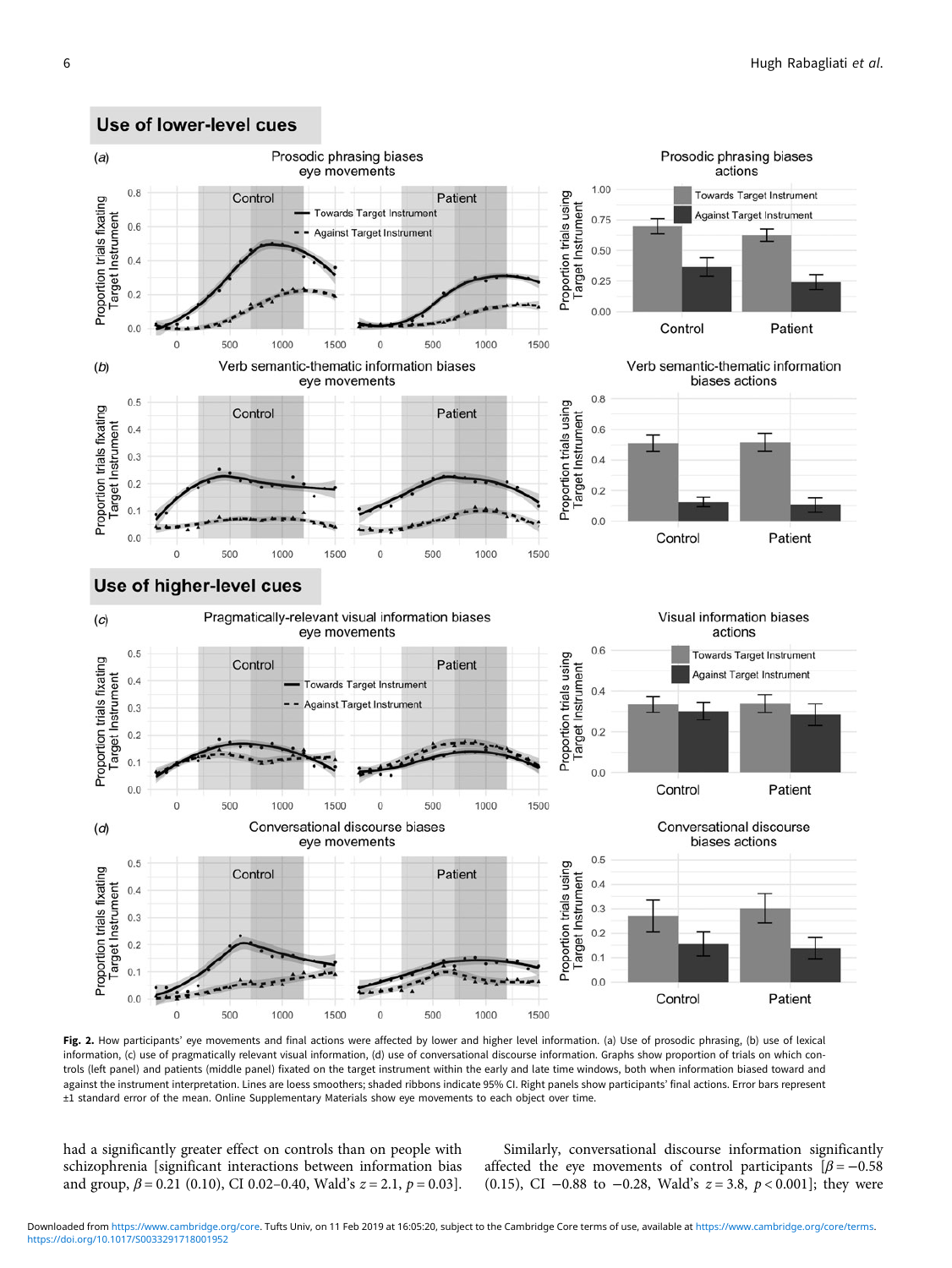<span id="page-6-0"></span>Table 3. Mean proportion of trials on which participants fixated the target instrument (early and late time windows) or used the target instrument to carry out their final actions, depending on whether the different experimental manipulations biased toward or against the instrument interpretation. Standard deviations are in parentheses

| Manipulation                                 | Population                | Target instrument<br><b>Bias</b> | Early eye movement<br>window | Late eye movement<br>window | Final<br>actions |
|----------------------------------------------|---------------------------|----------------------------------|------------------------------|-----------------------------|------------------|
| Prosodic phrasing                            | Controls                  | Toward                           | 0.48(0.33)                   | 0.68(0.29)                  | 0.70(0.30)       |
|                                              |                           | Against                          | 0.14(0.16)                   | 0.32(0.25)                  | 0.36(0.37)       |
|                                              | People with schizophrenia | Toward                           | 0.23(0.21)                   | 0.40(0.27)                  | 0.63(0.26)       |
|                                              |                           | Against                          | 0.06(0.13)                   | 0.18(0.24)                  | 0.24(0.30)       |
| Verb semantic-thematic<br>Information        | Controls                  | Toward                           | 0.36(0.27)                   | 0.35(0.20)                  | 0.51(0.26)       |
|                                              |                           | Against                          | 0.10(0.11)                   | 0.13(0.16)                  | 0.13(0.15)       |
|                                              | People with schizophrenia | Toward                           | 0.34(0.20)                   | 0.34(0.24)                  | 0.52(0.28)       |
|                                              |                           | Against                          | 0.12(0.16)                   | 0.15(0.19)                  | 0.11(0.22)       |
| Pragmatically relevant visual<br>information | Controls                  | Toward                           | 0.25(0.16)                   | 0.26(0.21)                  | 0.33(0.19)       |
|                                              |                           | Against                          | 0.21(0.21)                   | 0.21(0.19)                  | 0.30(0.21)       |
|                                              | People with schizophrenia | Toward                           | 0.21(0.16)                   | 0.23(0.19)                  | 0.34(0.22)       |
|                                              |                           | Against                          | 0.25(0.17)                   | 0.26(0.23)                  | 0.28(0.26)       |
| Conversational discourse                     | Controls                  | Toward                           | 0.26(0.31)                   | 0.28(0.25)                  | 0.27(0.32)       |
| information                                  |                           | Against                          | 0.08(0.14)                   | 0.16(0.21)                  | 0.16(0.24)       |
|                                              | People with schizophrenia | Toward                           | 0.17(0.18)                   | 0.21(0.23)                  | 0.30(0.29)       |
|                                              |                           | Against                          | 0.15(0.18)                   | 0.18(0.20)                  | 0.14(0.21)       |

significantly more likely to gaze at the target instrument when the prior question was biased toward this instrument interpretation. In contrast, conversational discourse did not have a significant effect on the eye movements of people with schizophrenia  $[\beta = -0.1 \ (0.14), \ CI \ -0.37 \ to \ 0.16, \ Wald's \ z = 0.76, \ p = 0.45].$ Once again, the between-group analysis confirmed that the conversational discourse information had a significantly greater effect in controls than in people with schizophrenia [significant interaction between information bias and group,  $\beta = 0.45$  (0.20), CI 0.05–0.84, Wald's  $z = 2.2$ ,  $p = 0.03$ .

We also carried out exploratory correlational analyses between patterns of eye movements and clinical variables within the schizophrenia group. These are reported in online Supplementary Material.

#### Analysis of final interpretations (final actions)

Both groups of participants made similar use of bottom-up prosodic phrasing and semantic–thematic constraints to inform their final actions (see [Fig. 2](#page-5-0) and Table 3 for descriptive statistics). Logistic regressions confirmed this pattern. When both these bottom-up cues biased toward the target instrument, then both control participants and people with schizophrenia were significantly more likely to use the target instrument to carry out their final actions, compared with when the phrasing was biased against the target instrument. This held for both prosodic phrasing [controls: β = −1.1 (0.21), CI −1.48 to −0.64, Wald's z = 4.9,  $p < 0.001$ ; people with schizophrenia:  $\beta = -0.94$  (0.18), CI -1.29 to −0.58, Wald's  $z = 5.2$ ,  $p < 0.001$ ] and for the verb's semantic– thematic constraints [controls:  $\beta = -1.19$  (0.20), CI -1.58 to 0.81, Wald's  $z = 6.0$ ,  $p < 0.001$ ; people with schizophrenia:  $\beta =$ −2.5 (0.67), CI −3.81 to −1.19, Wald's  $z = 3.74$ ,  $p < 0.001$ ]. Between-group analyses revealed no significant differences between the two groups in how these two types of bottom-up information influenced their final actions (no significant interactions between information bias and group for prosodic phrasing:  $\beta$  = −0.04 (0.13), CI −0.30 to 0.21, Wald's  $z$  = 0.32,  $p$  = 0.75, or for semantic–thematic constraints:  $\beta$  = −0.19 (0.15), CI −0.53 to 0.14, Wald's  $z = 1.1$ ,  $p = 0.25$ .

The pattern for conversational discourse was similar ([Fig. 2D](#page-5-0) and Table 3). Both groups used this information to inform their final actions [controls:  $\beta = -0.42$  (0.20), CI -0.82 to -0.02, Wald's  $z = 2.1$ ,  $p = 0.04$ ; people with schizophrenia:  $\beta = -0.58$ (0.20), CI −0.99 to −0.18, Wald's  $z = 2.9$ ,  $p = 0.004$ ] and there was no significant difference between the two groups [no significant interaction between information bias and group,  $\beta = -0.09$ (0.14), CI  $-0.37$  to 0.19, Wald's  $z = 0.62$ ,  $p = 0.54$ ]. Interestingly, despite showing an effect on controls' eye movements (see above), pragmatically relevant visual context ([Fig. 2C](#page-5-0) and Table 3) did not significantly affect controls' final actions  $\beta$  = −0.24 (0.[1](#page-8-0)7), CI −0.56 to 0.09, Wald's  $z = 1.4$ ,  $p = 0.16$ ]<sup>+1</sup>. It also did not significantly affect patients' final actions  $\beta = -0.10$ (0.22), CI  $-0.54$  to 0.33, Wald's  $z = 0.45$ ,  $p = 0.65$ , and there was no between-group difference in these effects [no significant interaction between information bias and group,  $\beta$  = 0.04 (0.12), CI  $-0.19$  to 0.27, Wald's  $z = 0.32$ ,  $p = 0.75$ ].

## Discussion

This study used the visual-world eye-tracking paradigm to compare how people with schizophrenia and demographically matched healthy controls use two types of lower level information (prosodic and lexical representations) and two types of higher

† The notes appear after the main text.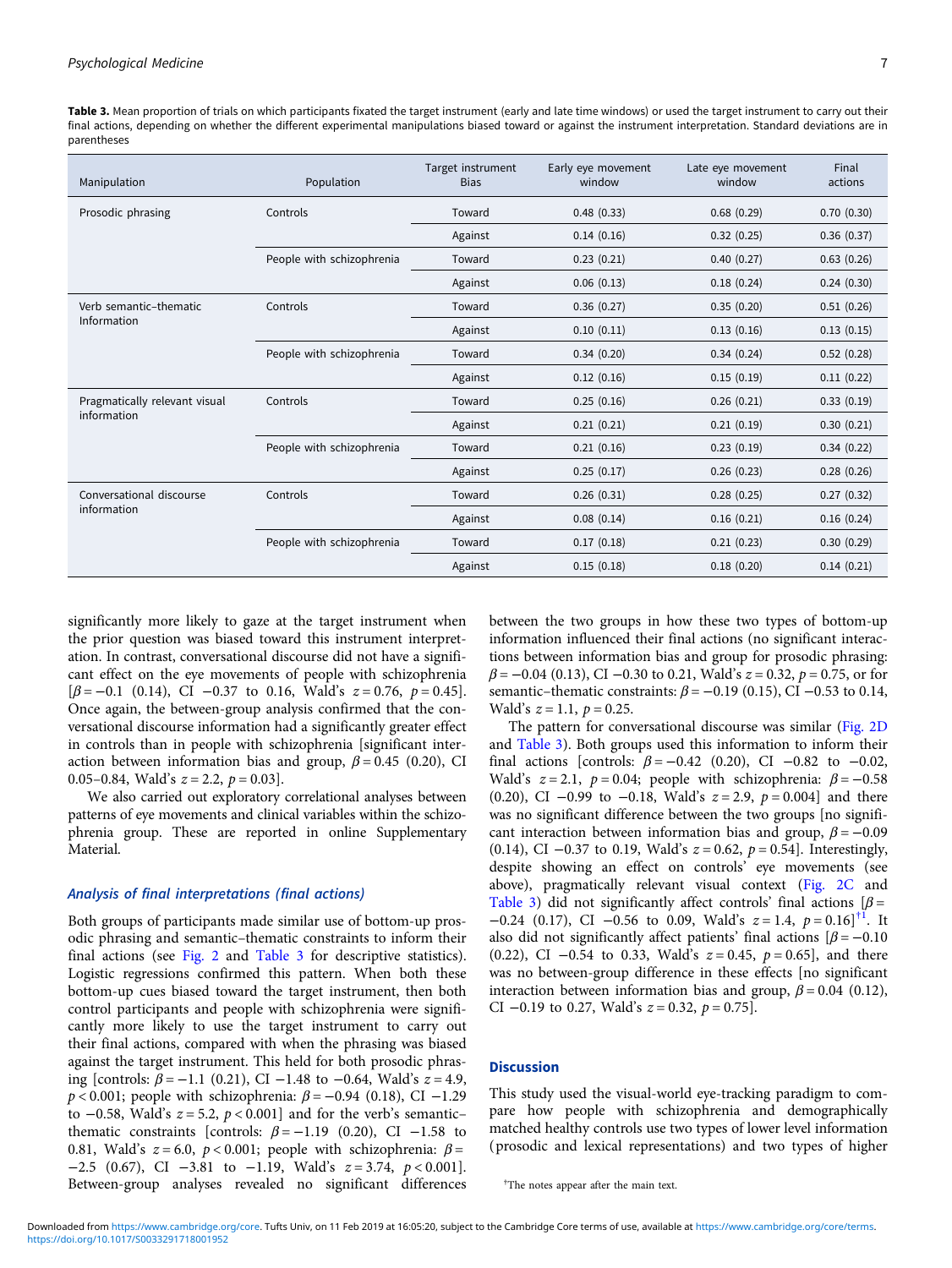level information (pragmatic and discourse representations) to guide syntactic processing during naturalistic spoken language comprehension. We found a dissociation in how the groups use these different types of cues as language is processed. In both groups, eye movements were robustly affected by a sentence's prosodic phrasing, as well as by the lexical constraints of its verb, suggesting that these lower level cues quickly biased syntactic processing to influence interpretation. However, in comparison with healthy controls, higher level cues – pragmatically relevant visual information and conversational discourse information – had a significantly reduced effect on the eye movements of people with schizophrenia, suggesting that they did not use these cues to immediately bias syntactic processing and sentence interpretation. Despite these differences in online processing, the two groups did ultimately reach the same interpretations, as reflected by their final actions.

These findings suggest that people with schizophrenia are impaired in their ability to predictively use higher level information in a highly interactive top-down fashion to inform the immediate processing and interpretation of incoming information. Importantly, this cannot easily be explained by a more general cognitive deficit. Such general deficits can sometimes lead to the artificial appearance of a differential deficit because of task demands or performance at ceiling or floor (see Chapman and Chapman, [1973;](#page-8-0) Gold and Dickinson, [2012\)](#page-9-0). However, our eye-tracking paradigm posed essentially no task demands (participants simply needed to interpret simple sentences with no 'correct' interpretations)<sup>[2](#page-8-0)</sup>, and performance was never at either ceiling or floor in our key measures.

Our findings go beyond prior work in several ways. The demonstration of a dissociation between the use of higher and lower level information to process the syntactic structure of an entire sentence extends previous findings reporting similar dissociations between the effects of higher level discourse and lower level lexical information on semantic processing of individual words within sentences (Titone et al., [2000;](#page-10-0) Sitnikova et al., [2002](#page-10-0); Kuperberg et al., [2006](#page-9-0); Ditman et al., [2011](#page-8-0); Swaab et al., [2013](#page-10-0)). Our findings also show that this dissociation extends across multiple different higher and lower level information sources. Specifically, the same people with schizophrenia who were able to use lower level lexical information to modulate syntactic processing during real-time comprehension were also able to use lower level prosodic phrasing, and the same people with schizophrenia who were impaired in their use of higher level conversational discourse context were also impaired in their use of higher level pragmatically relevant visual information. This significantly bolsters claims for a selective impairment of top-down interactive processing in schizophrenia.

Our finding that people with schizophrenia were impaired in their use of non-verbal pragmatic information (i.e. relevant information within the surrounding visual scene) is consistent with other evidence of pragmatic communicative difficulties in schizophrenia (e.g. Harrow et al., [1989;](#page-9-0) Meilijson et al., [2004](#page-9-0); Colle et al., [2013;](#page-8-0) Bambini et al., [2016;](#page-8-0) Pawełczyk et al., [2017\)](#page-9-0), which may be related to more general theory of mind deficits (Frith, [2004](#page-9-0); but see McCabe et al., [2004\)](#page-9-0). This finding also speaks to the precise role of working memory in language processing: given that participants could always see the visual scene in front of them, the relative insensitivity to this type of information in the schizophrenia group implies that high-level impairments are not solely due to problems in maintaining or manipulating higher level linguistic information over time within working memory. Rather, they

suggest a more specific impairment in the top-down use of goalrelevant information to constrain processing, which may be dissociable from simple maintenance demands in schizophrenia (e.g. see Kim et al., [2004;](#page-9-0) Barch and Smith, [2008](#page-8-0) for discussion).

The key features of our study – its naturalistic methodology and broad exploration of linguistic context – license a number of novel conclusions. However, it is important to note how inferences from these data should be constrained. For example, one strength of our study was that the same participants completed multiple different tasks, permitting conclusions about patterns of strength and weakness. However, our sample size was comparatively small. This, along with the relatively small proportion of female participants, should be borne in mind when considering the generalizability of our findings, particularly over whether this pattern of results is a stable feature of schizophrenia or whether it evolves over the course of the disorder or through its pharmacological treatment. While we did not find correlations between performance and either age or medication (see online Supplementary Material), a definitive answer to this question would require a larger sample size and, ideally, longitudinal data. It will also be important to determine whether a similar dissociation is evident in people at high risk for developing schizophrenia.

Our main finding – eye-movement evidence that individuals with schizophrenia are selectively impaired in their use of higher level information to predictively and interactively influence processing of bottom-up linguistic input – is consistent with more general frameworks proposing that a breakdown of predictive mechanisms can explain multiple aspects of the schizophrenia syn-drome (Corlett et al., [2009](#page-8-0); Fletcher and Frith, [2009;](#page-9-0) Corlett et al., [2010](#page-8-0); Adams et al., [2013\)](#page-8-0). Importantly, however, this theory does not imply that higher level representations are inherently abnormal or that they cannot be used at all in schizophrenia. Rather, it emphasizes a disturbance in the connections that allow inputs from higher levels of representation to rapidly and predictively influence processing at intermediate levels of representation, thereby constraining activity from lower levels of representation as they become available (Brown and Kuperberg, [2015](#page-8-0)). Such fast, online predictive processes are thought to play a critical role in allowing language to be understood quickly and accurately in healthy individuals (Kuperberg and Jaeger, [2016](#page-9-0)).

Our focus on top-down connections should also not be taken to imply that lower level perceptual processing is never impaired in schizophrenia, as disturbances in acoustic or lexical processing are well-attested (Cienfuegos et al., [1999;](#page-8-0) Kasai et al., [2002](#page-9-0); Javitt and Freedman, [2015\)](#page-9-0). However, our findings raise the interesting possibility that apparent low-level perceptual disturbances may stem from disturbances in top-down predictions (Hemsley, [1993;](#page-9-0) Silverstein et al., [1996;](#page-10-0) Silverstein et al., [2006;](#page-9-0) Ford and Mathalon, [2012](#page-9-0); see Brown and Kuperberg, [2015,](#page-8-0) for discussion). This idea also raises the possibility that a breakdown in top-down interactions might actually cause lower level representations to develop abnormally, given the close relationship between prediction and learning in linguistic (Dell and Chang, [2014;](#page-8-0) Kleinschmidt and Jaeger, [2015;](#page-9-0) Rabagliati et al., [2014](#page-9-0)) and nonlinguistic (Rescorla, [1988](#page-9-0)) domains (Adcock et al., [2009](#page-8-0); Brown and Kuperberg, [2015](#page-8-0)). Future longitudinal work will be necessary for understanding the developmental relationship between predictive processing based on higher level representations and lowlevel perceptual processing in schizophrenia.

Finally, our finding that patients were impaired in their use of higher level cues in our naturalistic task has potential implications for understanding the use of spoken language in real-world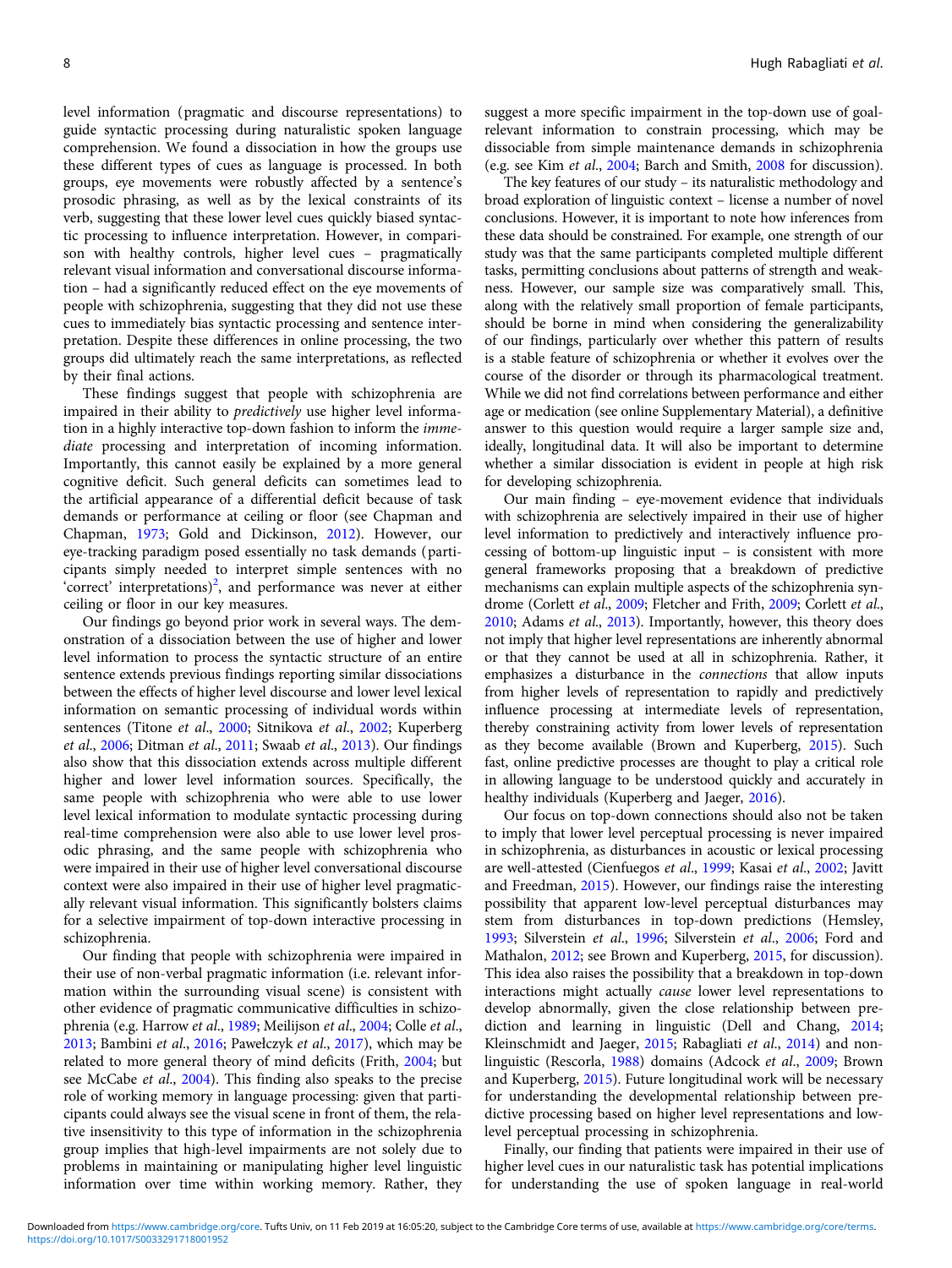<span id="page-8-0"></span>contexts in schizophrenia. For example, the predictive use of higher level information plays a vital role in allowing smooth turn-taking during every day conversational interactions (de Ruiter et al., 2006; Magyari and de Ruiter, [2012\)](#page-9-0). It also ensures that language comprehension is fast and accurate in noisy or challenging environments, such as when listening to announcements on public transport or attending to one speaker amongst many in social contexts. Our data shed light on why real-world communication situations like these may present important challenges in schizophrenia (Brown and Kuperberg, 2015). In addition, our finding that, given enough time, patients were able to use these top-down cues to inform their final interpretations (see also Ditman and Kuperberg, 2007; Kuperberg et al., [2018\)](#page-9-0) suggests that, despite such challenges, language deficits may not necessarily manifest using traditional 'off-line' assessment tools. We suggest that the visual-world eye-tracking method is an ideally naturalistic and well-controlled solution for studying these realworld communication issues in schizophrenia.

#### Notes

 $^{\rm 1}$  It is unclear why control participants did not show this predicted effect, as it has previously been described in both healthy college students and children (Dahan & Tanenhaus, 2004; Snedeker & Trueswell, [2004;](#page-10-0) Tanenhaus et al., [1995\)](#page-10-0). One possibility is that this null finding is a 'false negative'. However, it is also possible that the effect of visual information is simply less strong in the population from which our control group was drawn, which differs from these previously studied populations in a number of demographic ways. Importantly, for the purpose of this study, control participants did show a significant online effect (as indexed by their eye movements), while, as described above, people with schizophrenia failed to show this online effect. <sup>2</sup> Note that this differs from many laboratory tasks and paradigms, such as the Stroop or the AX-CPT, in which the use of top-down information entails the use of specific task-relevant goals to over-ride prepotent bottom-up responses. In such tasks, using 'top-down' information is inherently more difficult than using bottom-up information.

Supplementary material. The supplementary material for this article can be found at <https://doi.org/10.1017/S0033291718001952>

Acknowledgements. This work was funded by the National Institute of Mental Health (R01MH071635 to G.R.K.), by the Economic and Social Research Council (ES/L01064X/1 to H.R.), by the National Science Foundation (BCS-0921012 to J.S.) and by a fellowship from the Harvard Mind, Brain, Behavior Initiative (to H.R., G.K., and J.S.). The authors are grateful to Donald Goff, Leah Briggs, and Claire Oppenheim for supporting patient recruitment, to Paul Mains, Gianna Wilkie, Dan Kim, Kristina Fanucci, and Margarita Zeitlin for supporting recruitment and testing, and to Meredith Brown for her comments on the manuscript.

#### References

- Adams RA, Stephan KE, Brown HR, Frith CD and Friston KJ (2013) The computational anatomy of psychosis. Frontiers in Psychiatry 4, 47.
- Adcock RA, Dale C, Fisher M, Aldebot S, Genevsky A, Simpson GV, Nagarajan S and Vinogradov S (2009) When top-down meets bottom-up: auditory training enhances verbal memory in schizophrenia. Schizophrenia Bulletin 35, 1132–1141.
- Andreasen NC (1979a) Thought, language and communication disorders. I. Clinical assessment, definition of terms, and evaluation of their reliability. Archives of General Psychiatry 36, 1315–1321.
- Andreasen NC (1979b) Thought, language and communication disorders. II. Diagnostic significance. Archives of General Psychiatry 36, 1325–1330.
- Andreasen NC (1984a) Scale for the Assessment of Negative Symptoms (SANS). Iowa City: The University of Iowa.
- Andreasen NC (1984b) Scale for the Assessment of Positive Symptoms (SAPS). Iowa City, IA: The University of Iowa.
- Andreasen NC (1986) Scale for assessment of thought, language and communication (TLC). Schizophrenia Bulletin 12, 473–482.
- Bambini V, Arcara G, Bechi M, Buonocore M, Cavallaro R and Bosia M (2016) The communicative impairment as a core feature of schizophrenia: frequency of pragmatic deficit, cognitive substrates, and relation with quality of life. Comprehensive Psychiatry 71, 106–120.
- Barch DM and Smith E (2008) The cognitive neuroscience of working memory: relevance to CNTRICS and schizophrenia. Biological Psychiatry 64, 11–17.
- Bates DM, Mächler M, Bolker B and Walker S (2015) Fitting linear mixed-effects models using lme4. Journal of Statistical Software 67, 1–48.
- Blair JR and Spreen O (1989) Predicting premorbid IQ: a revision of the National Adult Reading Test. Clinical Neuropsychologist 3, 129–136.
- Bleuler E (1911/1950) Dementia Praecox, or the Group of Schizophrenias (J. Zinker, Trans.). New York: International Universities Press.
- Boudewyn MA, Carter CS and Swaab TY (2012) Cognitive control and discourse comprehension in schizophrenia. Schizophrenia Research and Treatment 2012, 484–502.
- Bowie CR and Harvey PD (2008) Communication abnormalities predict functional outcomes in chronic schizophrenia: differential associations with social and adaptive functions. Schizophrenia Research 103, 240–247.
- Brown M and Kuperberg GR (2015) A hierarchical generative framework of language processing: linking language perception, interpretation, and production abnormalities in schizophrenia. Frontiers in Human Neuroscience 9, 643.
- Chapman LJ and Chapman JP (1973) Problems in the measurement of cognitive deficit. Psychological Bulletin 79, 380–385.
- Cienfuegos A, March L, Shelley A-M and Javitt DC (1999) Impaired categorical perception of synthetic speech sounds in schizophrenia. Biological Psychiatry 45, 82–88.
- Cohen JD and Servan-Schreiber D (1992) Context, cortex, and dopamine: a connectionist approach to behaviour and biology in schizophrenia. Psychological Review 99, 45–77.
- Colle L, Angeleri R, Vallana M, Sacco K, Bara BG and Bosco FM (2013) Understanding the communicative impairments in schizophrenia: a preliminary study. Journal of Communication Disorders 46, 294–308.
- Corlett PR, Frith CD and Fletcher PC (2009) From drugs to deprivation: a Bayesian framework for understanding models of psychosis. Psychopharmacology 206, 515–530.
- Corlett PR, Taylor JR, Wang XJ, Fletcher PC and Krystal JH (2010) Toward a neurobiology of delusions. Progress in Neurobiology 92, 345–369.
- Dahan D and Tanenhaus MK (2004) Continuous mapping from sound to meaning in spoken-language comprehension: immediate effects of verbbased thematic constraints. Journal of Experimental Psychology: Learning, Memory, and Cognition 30, 498–513.
- Dell GS and Chang F (2014) The P-chain: relating sentence production and its disorders to comprehension and acquisition. Philosophical Transactions of the Royal Society B: Biological Sciences 369, 20120394.
- de Ruiter JP, Mitterer H and Enfield NJ (2006) Projecting the end of a speaker's turn: a cognitive cornerstone of conversation. Language 82, 515–535.
- Diehl JJ, Friedberg C, Paul R and Snedeker J (2015) The use of prosody during syntactic processing in children and adolescents with autism spectrum disorders. Development and Psychopathology 27, 867–884.
- Ditman T and Kuperberg GR (2007) The time course of building discourse coherence in schizophrenia: an ERP investigation. Psychophysiology 44, 991–1001.
- Ditman T, Goff D and Kuperberg GR (2011) Slow and steady: sustained effects of lexico-semantic associations can mediate referential impairments in schizophrenia. Cognitive, Affective, & Behavioral Neuroscience 11, 245-258.
- Elman JL, Hare M and McRae K (2004) Cues, constraints, and competition in sentence processing. In Beyond Nature-Nurture: Essays in Honor of Elizabeth Bates. Mahwah, NJ: Lawrence Erlbaum Associates Publishers, pp. 111–138.
- Elvevåg B, Foltz PW, Weinberger DR and Goldberg TE (2007) Quantifying incoherence in speech: an automated methodology and novel application to schizophrenia. Schizophrenia Research 93, 304–316.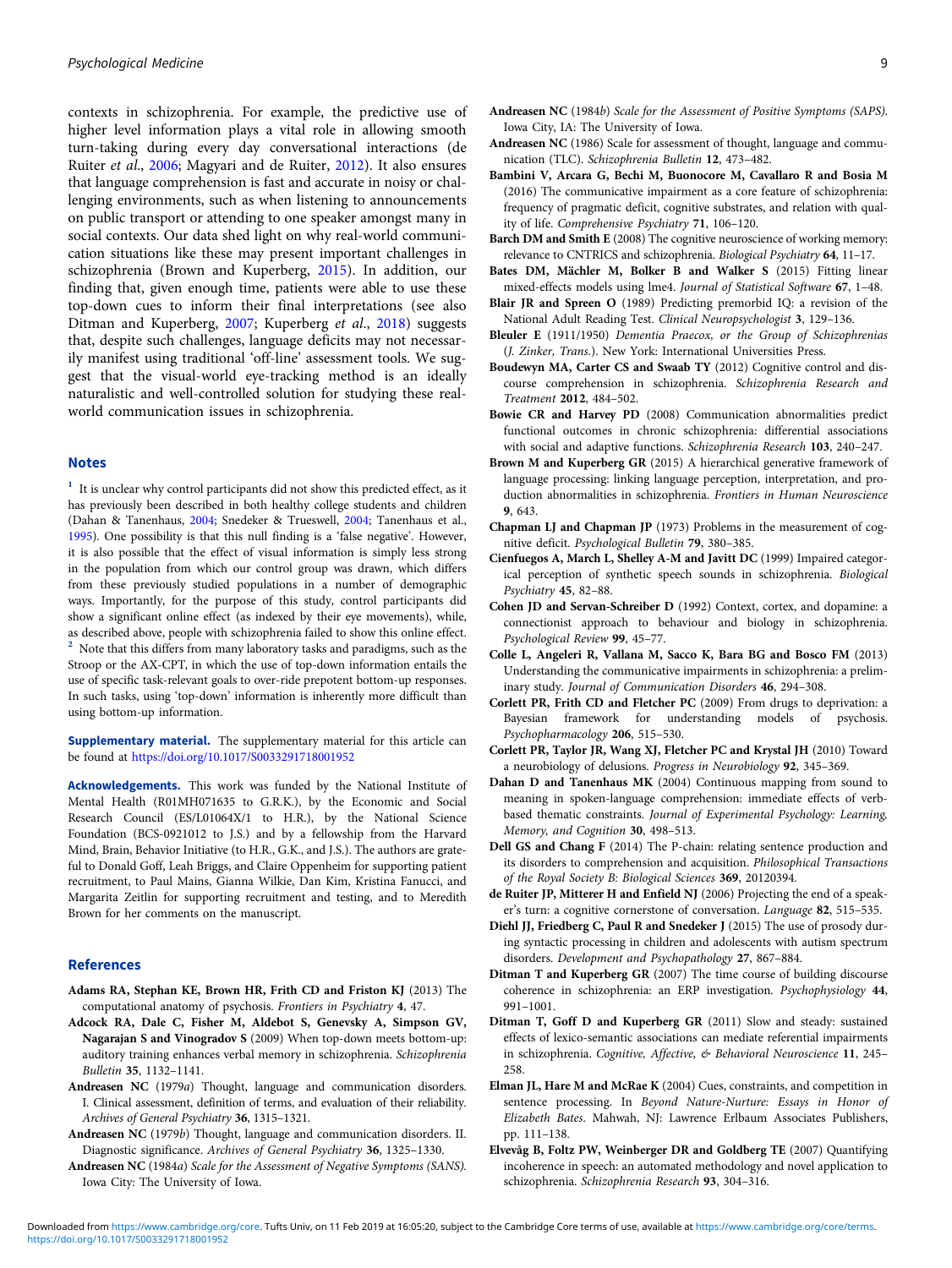- <span id="page-9-0"></span>First M, Spitzer R, Miriam G and Williams J (2002a) Structured Clinical Interview for DSM-IV-TR Axis I Disorders, Research Version, Non-patient Edition (SCID-I/NP). Retrieved from New York.
- First M, Spitzer R, Miriam G and Williams J (2002b) Structured Clinical Interview for DSM-IV-TR Axis I Disorders, Research Version, Patient Edition. (SCID-I/P). Retrieved from New York.
- Fletcher PC and Frith CD (2009) Perceiving is believing: a Bayesian approach to explaining the positive symptoms of schizophrenia. Nature Reviews Neuroscience 10, 48–58.
- Ford JM and Mathalon DH (2012) Anticipating the future: automatic prediction failures in schizophrenia. International Journal of Psychophysiology 83, 232–239.
- Frith CD (2004) Schizophrenia and theory of mind. Psychological Medicine 34, 385–389.
- Gambi C, Pickering MJ and Rabagliati H (2016) Beyond associations: sensitivity to structure in pre-schoolers' linguistic predictions. Cognition 157, 340–351.
- Gardner DM, Murphy AL, O'Donnell H, Centorrino F and Baldessarini RJ (2010) International consensus study of antipsychotic dosing. American Journal of Psychiatry 167, 686–693.
- Gold JM and Dickinson D (2012) 'Generalized cognitive deficit' in schizophrenia: overused or underappreciated? Schizophrenia Bulletin 39, 263–265.
- Harrow M, Lanin-Kettering I and Miller JG (1989) Impaired perspective and thought pathology in schizophrenic and psychotic disorders. Schizophrenia Bulletin 15, 605–623.
- Hemsley DR (1993) A simple (or simplistic?) cognitive model for schizophrenia. Behaviour Research and Therapy 31, 633–645.
- Hollingshead AB (1965) Two Factor Index of Social Position. New Haven, CT: Yale University Press.
- Holshausen K, Harvey PD, Elvevåg B, Foltz PW and Bowie CR (2014) Latent semantic variables are associated with formal thought disorder and adaptive behavior in older inpatients with schizophrenia. Cortex 55, 88–96.
- Huang YT and Snedeker J (2009a) Online interpretation of scalar quantifiers: insight into the semantics-pragmatics interface. Cognitive Psychology 58, 376–415.
- Huang YT and Snedeker J (2009b) Semantic meaning and pragmatic interpretation in 5-year-olds: evidence from real-time spoken language comprehension. Developmental Psychology 45, 1723–1739.
- Huang YT, Stranahan L and Snedeker J (2017) Reconsideration on linking eye-movement data with argument realization. Paper presented at the 39th Annual Meeting of the Cognitive Science Society, London, UK.
- Iacono WG (1981) Dissociation of smooth-pursuit and saccadic eye tracking in remitted schizophrenics. Archives of General Psychiatry 38, 991.
- Jahshan C, Wynn JK and Green MF (2013) Relationship between auditory processing and affective prosody in schizophrenia. Schizophrenia Research 143, 348–353.
- Javitt DC (2009) When doors of perception close: bottom-up models of disrupted cognition in schizophrenia. Annual Review of Clinical Psychology 5, 249–275.
- Javitt DC and Freedman R (2015) Sensory processing dysfunction in the personal experience and neuronal machinery of schizophrenia. American Journal of Psychiatry 172, 17–31.
- Kantrowitz JT, Hoptman MJ, Leitman DI, Silipo G and Javitt DC (2014) The 5% difference: early sensory processing predicts sarcasm perception in schizophrenia and schizo-affective disorder. Psychological Medicine 44, 25–36.
- Kasai K, Nakagome K, Itoh K, Koshida I, Hata A, Iwanami A, Fukuda M and Kato N (2002) Impaired cortical network for preattentive detection of change in speech sounds in schizophrenia: a high-resolution event-related potential study. American Journal of Psychiatry 159, 546–553.
- Keysar B, Barr DJ, Balin JA and Brauner JS (2000) Taking perspective in conversation: the role of mutual knowledge in comprehension. Psychological Science 11, 32–38.
- Kim H, Somerville LH, Johnstone T, Polis S, Alexander AL, Shin LM and Whalen PJ (2004) Contextual modulation of amygdala responsivity to surprised faces. Journal of Cognitive Neuroscience 16, 1730–1745.
- Kleinschmidt DF and Jaeger FT (2015) Robust speech perception: recognize the familiar, generalize to the similar, and adapt to the novel. Psychological Review 122, 148–203.
- Kreher DA, Goff D and Kuperberg GR (2009) Why all the confusion? Experimental task explains discrepant semantic priming effects in schizophrenia under 'automatic' conditions: evidence from event-related potentials. Schizophrenia Research 111, 174–181.
- Kuperberg GR (2010a) Language in schizophrenia part 1: an introduction. Language and Linguistics Compass 4, 576–589.
- Kuperberg GR (2010b) Language in schizophrenia Part 2: what can psycholinguistics bring to the study of schizophrenia…and vice versa? Language and Linguistics Compass 4, 590–604.
- Kuperberg GR and Jaeger TF (2016) What do we mean by prediction in language comprehension? Language, Cognition, and Neuroscience 31, 32–59.
- Kuperberg GR, McGuire PK and David A (1998) Reduced sensitivity to linguistic context in schizophrenic thought disorder: evidence from online monitoring for words in linguistically-anomalous sentences. Journal of Abnormal Psychology 107, 423–434.
- Kuperberg GR, Sitnikova T, Goff D and Holcomb PJ (2006) Making sense of sentences in schizophrenia: electrophysiological evidence for abnormal interactions between semantic and syntactic processing. Journal of Abnormal Psychology 115, 251–265.
- Kuperberg GR, Ditman T and Choi Perrachione A (2018) When proactivity fails: an electrophysiological study of establishing reference in schizophrenia. Biological Psychiatry: Cognitive Neuroscience and Neuroimaging 3, 77–87.
- Leitman DI, Foxe JJ, Butler PD, Saperstein A, Revheim N and Javitt DC (2005) Sensory contributions to impaired prosodic processing in schizophrenia. Biological Psychiatry 58, 56–61.
- Magyari L and de Ruiter JP (2012) Prediction of turn-ends based on anticipation of upcoming words. Frontiers in Psychology 3, 376.
- Mathalon DH, Faustman WO and Ford JM (2002) N400 and automatic semantic processing abnormalities in patients with schizophrenia. Archives of General Psychiatry 59, 641–648.
- McCabe R, Leudar I and Antaki C (2004) Do people with schizophrenia display theory of mind deficits in clinical interactions? Psychological Medicine 34, 401–412.
- McClelland JL and Rumelhart DE (1981) An interactive activation model of context effects in letter perception: I. An account of basic findings. Psychological Review 88, 375–407.
- Meilijson SR, Kasher A and Elizur A (2004) Language performance in chronic schizophrenia. Journal of Speech Language and Hearing Research 47, 695.
- Minzenberg MJ, Ober BA and Vinogradov S (2002) Semantic priming in schizophrenia: a review and synthesis. Journal of the International Neuropsychological Society 8, 699–720.
- Mirman D, Dixon JA and Magnuson JS (2008) Statistical and computational models of the visual world paradigm: growth curves and individual differences. Journal of Memory and Language 59, 475–494.
- Pawełczyk A, Kotlicka-Antczak M, Łojek E, Ruszpel A and Pawełczyk T (2017) Schizophrenia patients have higher-order language and extralinguistic impairments. Schizophrenia Research 192, 274–280.
- Rabagliati H, Gambi C and Pickering MJ (2014) Learning to predict or predicting to learn? Language, Cognition and Neuroscience 31, 94–105.
- R Core Team (2016) R: A Language and Environment for Statistical Computing. R Foundation for Statistical Computing, Vienna, Austria. ISBN 3-900051-07-0.
- Rescorla RA (1988) Pavlovian conditioning: it's not what you think it is. American Psychologist 43, 151.
- Revheim ME, Hole KH, Bruland OS, Reitan E, Bjerkehagen B, Julsrud L and Seierstad T (2014) Multimodal functional imaging for early response assessment in GIST patients treated with imatinib. Acta Oncologica 53, 143–148.
- Rumelhart DE and McClelland JL (1982) An interactive activation model of context effects in letter perception: II. The contextual enhancement effect and some tests and extensions of the model. Psychological Review 89, 60–94.
- Sedivy JC, Tanenhaus MK, Chambers CG and Carlson GN (1999) Achieving incremental semantic interpretation through contextual representation. Cognition 71, 109–147.
- Silverstein S, Hatashita-Wong M, Schenkel L, Wilkniss S, Kovács I, Fehér A, Smith T, Goicochea C, Uhlhaas P, Carpiniello K and Savitz A (2006) Reduced top-down influences in contour detection in schizophrenia. Cognitive Neuropsychiatry 11, 112–132.